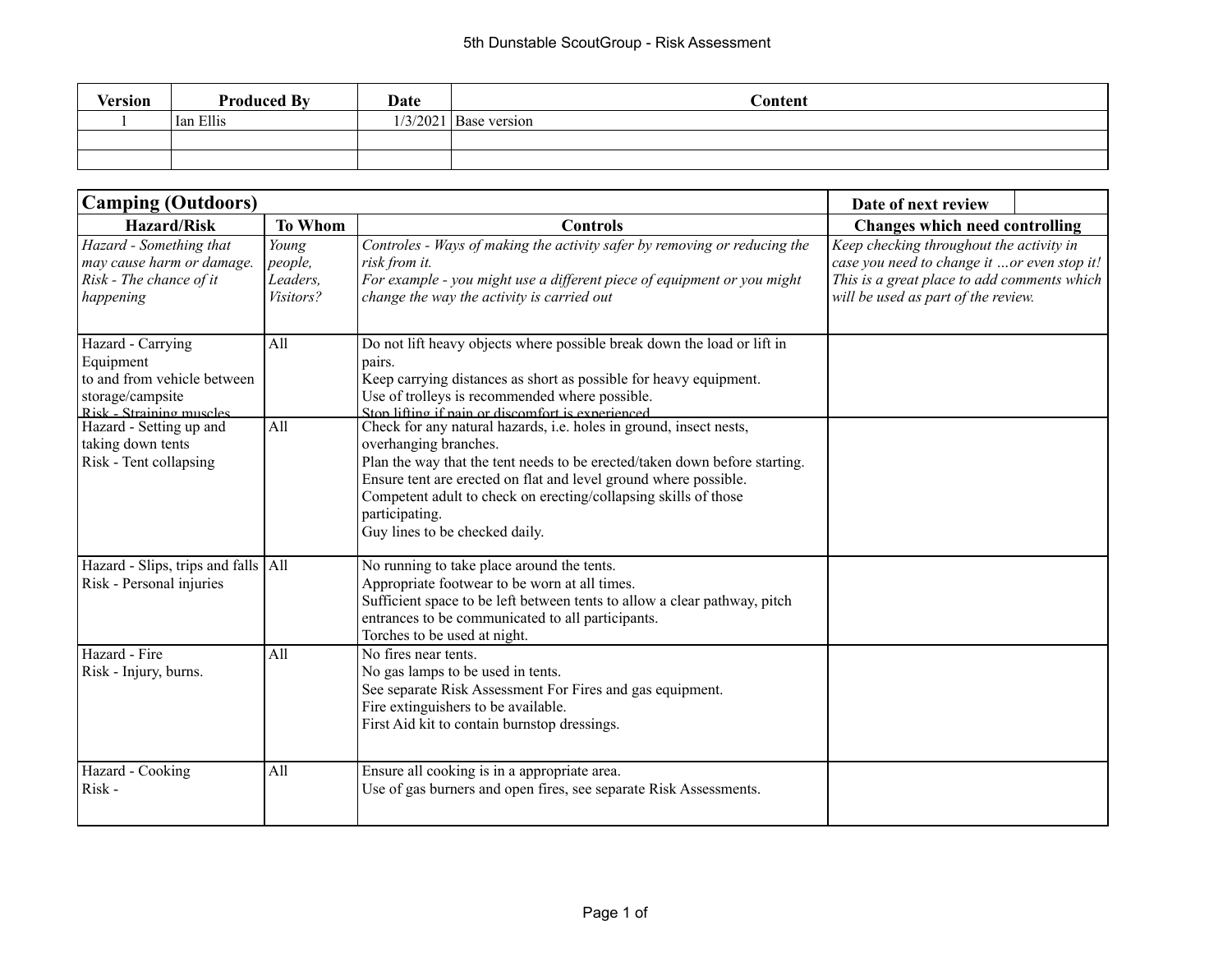| Hazard - Food<br>Risk - Poisoning/allergies                           | All | Avoid 'over' purchasing of food.<br>Store food in closed containers.<br>Keep perishable goods (milk etc.) chilled.<br>All known allergies to be recorded and these foods to be avoided if possible<br>or<br>separate food provided, and prepared/cooked separately.<br>All food to be stored off the floor. |  |
|-----------------------------------------------------------------------|-----|-------------------------------------------------------------------------------------------------------------------------------------------------------------------------------------------------------------------------------------------------------------------------------------------------------------|--|
| Hazard - Infection<br>Risk-                                           | All | Fresh water and hand washing facilities to be provided.<br>Those preparing food to wash hands before doing so.<br>Hands to be washed prior to eating.<br>Any person showing signs of food poisoning are not to handle or prepare<br>food for others.                                                        |  |
| Hazard -<br>Chemicals/hazardous<br>materials<br>Risk - Chemical burns | All | Instruct young people not to approach unknown containers.<br>Cleaning products to be stored securely.<br>PPE to be available for use, if it is required.<br>Keep a record of any substance that is likely to be hazardous<br>COSHH assessment to be completed for any hazardous<br>chemicals/materials.     |  |
| Hazard - Weather<br>Risk - Hypothermia or<br>heat stroke.             | All | Participants are to be issued with a kit list which is to include clothing<br>appropriate for<br>hot and cold/wet weather. The planned activities and the continuation of                                                                                                                                   |  |
| Hazard - Allergies<br>Risk - serious allergic<br>reaction             | All | Participants to complete an allergy questionnaire prior to attending trip.<br>Medication for youth members to be securely secured by leaders unless it<br>needs to be carried around.<br>All appropriate medication needs to be available, clearly labelled with the<br>participants                        |  |

| <b>Considerations for Beavers</b> |         |          |                                       |  |
|-----------------------------------|---------|----------|---------------------------------------|--|
| <b>Hazard/Risk</b>                | To Whom | Controls | <b>Changes which need controlling</b> |  |
| See above                         | All     |          |                                       |  |
|                                   |         |          |                                       |  |
|                                   |         |          |                                       |  |

| <b>Considerations for Cubs</b> |         |          |                                |  |
|--------------------------------|---------|----------|--------------------------------|--|
| <b>Hazard/Risk</b>             | To Whom | Controls | Changes which need controlling |  |
|                                |         |          |                                |  |
|                                |         |          |                                |  |
|                                |         |          |                                |  |